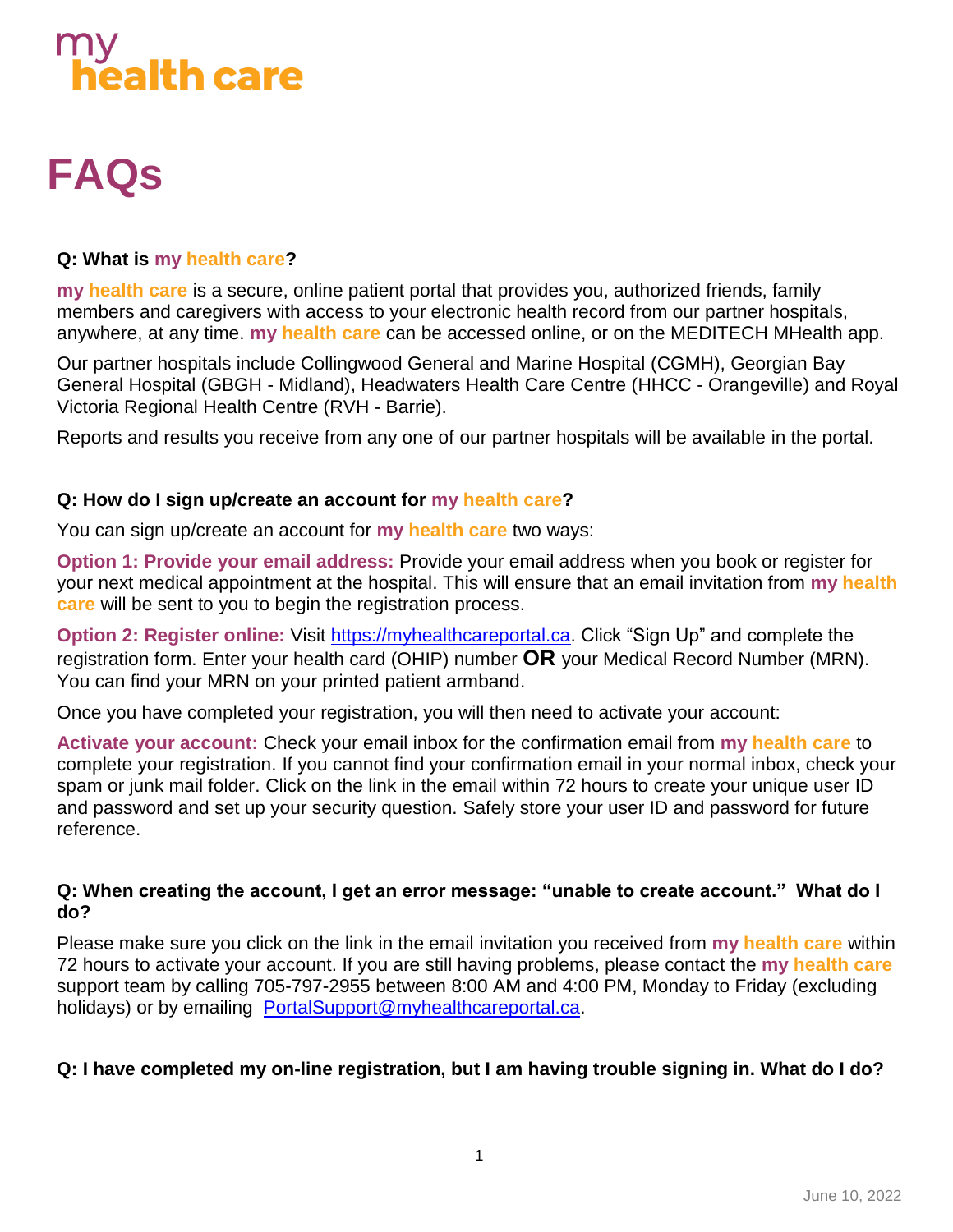# $\frac{1}{2}$ ealth care

If you encounter any problems while signing into **my health care**, please contact the **my health care** support team by calling 705-797-2955 between 8:00 AM and 4:00 PM, Monday to Friday (excluding holidays) or by emailing [PortalSupport@myhealthcareportal.ca.](mailto:PortalSupport@myhealthcareportal.ca)

#### **Q: Who do I call if I need help with my health care account?**

If you need help with your **my health care** account, you can reach the **my health care** support team by calling 705-797-2955 between 8:00 AM and 4:00 PM, Monday to Friday (excluding holidays) or by emailing [PortalSupport@myhealthcareportal.ca.](mailto:PortalSupport@myhealthcareportal.ca)

#### **Q: What if I do not have an email address or share an email address with someone else?**

To register for **my health care**, you require a valid email address. You can use a shared email address, however, please note that you will receive notifications and communication that may be visible to the person with whom you share the email address.

**Resource:** [How to create an email account](http://care-4.ca/wp-content/uploads/2022/04/How-to-create-an-email-account.pdf)

#### **Q: How do I log in?**

If you signed up for **my health care** while registering as a patient for an appointment, check your email inbox for a confirmation email sent from **my health care**. This email will provide details on how to confirm your account. If you cannot find your confirmation email in your normal inbox, check your spam or junk mail folder.

To log in, visit [https://myhealthcareportal.ca](https://myhealthcareportal.ca/) and enter your user ID and password. If you have forgotten your user ID and/or password, use the prompts on the log in page to reset your account. Please note that the reset instructions will be sent to the same email you used during registration.

#### **Q: How do I receive notifications?**

**my health care** is connected to your health record. When your results are ready, you will receive an email message informing you that added information is available in your account.

If you have installed the MEDITECH MHealth mobile application and have authorized notifications, you will also receive an alert on your mobile device.

#### **Q: How do I opt out of receiving notifications?**

To opt out of receiving notifications:

- 1. Log into your **my health care** account
- 2. Click on **"Preferences"** at the bottom of the screen
- 3. Click **"Update User Preferences"**
- 4. At the bottom of the screen, you will see **"Update Email Preferences,"** you have two options to choose from: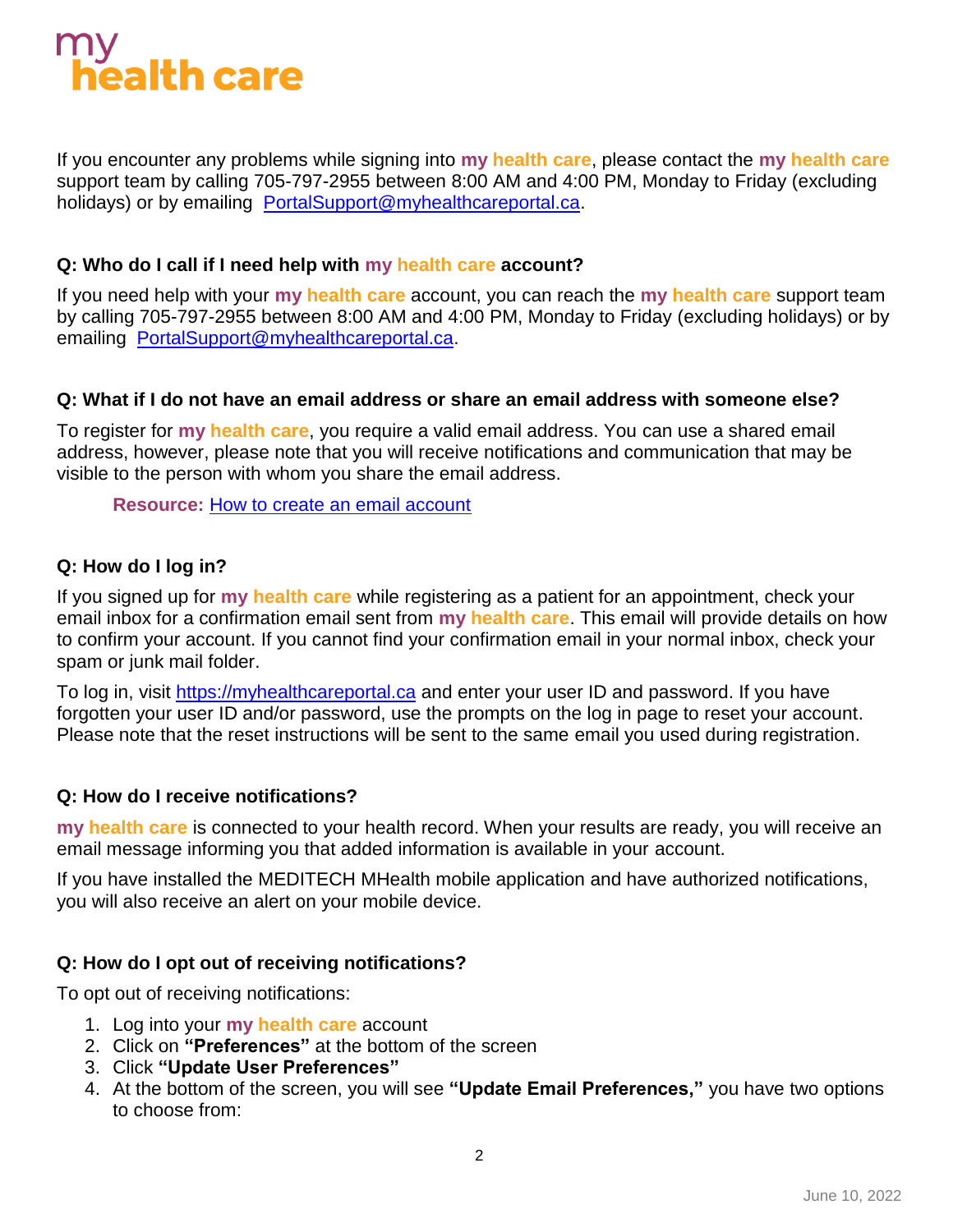# alth care

- 5. "**I do not want to receive emails regarding Health Portal Features and Tips"**
- 6. By clicking here, you will no longer receive emails that include features and tips
- 7. "**I do not want to receive emails about Health Portal System Updates"**
- 8. By clicking here, you will no longer receive emails indicating that added information is available in your portal account, e.g., new test results/reports or appointments
- 9. Click **"Submit"**

#### **Q: How do I reset or recover my user ID and/or password?**

To reset your **my health care** user ID and/or password, go to [https://myhealthcareportal.ca](https://myhealthcareportal.ca/) and follow the prompts accordingly.

If you require further assistance, please contact the **my health care** support team by calling 705-797- 2955 between 8:00 AM and 4:00 PM, Monday to Friday (excluding holidays) or by emailing [PortalSupport@myhealthcareportal.ca.](mailto:PortalSupport@myhealthcareportal.ca)

#### **Q: How do I cancel my account?**

To cancel your **my health care** account, please contact the **my health care** support team by calling 705-797-2955 between 8:00 AM and 4:00 PM, Monday to Friday (excluding holidays) or by emailing [PortalSupport@myhealthcareportal.ca.](mailto:PortalSupport@myhealthcareportal.ca)

#### **Q: What if I do not have a computer at home? How can I access my health care?**

You can login to **my health care** from a tablet or smartphone. You can use your browser to visit [https://myhealthcareportal.ca](https://myhealthcareportal.ca/) or you can follow the instructions below to download the mobile MEDITECH MHealth app:



- 1. Download the free **MEDITECH MHealth** app from the Apple Store or Google Play (depending on your device)
- 2. Once it has been downloaded, open the app. A pop-up message will appear requesting access to your location services – select "**Yes**." The location services on your device **must** be on for the app to work correctly
- 3. Click on the app again, and then select **my health care**
- 4. Enter your login ID and password
- 5. From the app home screen, you will now be able to access your health information

You can also use any computer that has internet. Places like public libraries have computers for visitors to use. Please remember to always be careful about protecting your personal health information when using a public computer.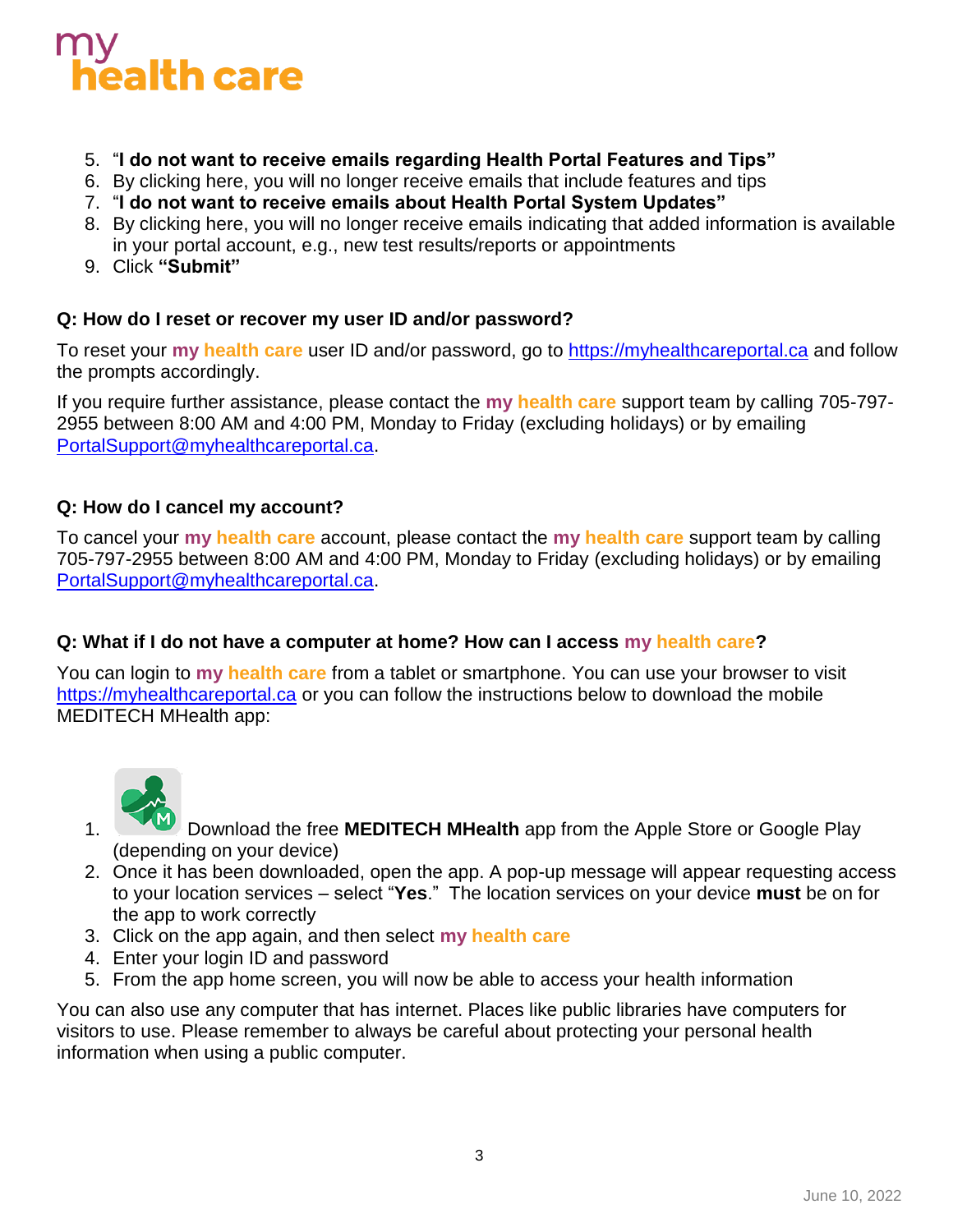# $\frac{5}{1}$ ealth care

### **Q: How do I update my personal information, e.g., address, email address, phone number?**

To update your personal information:

- 1. Log into your **my health care** account
- 2. Click on the "**Profile**" icon in the upper right corner of the screen
- 3. Once the new page opens, click on "**Update Profile**"
- 4. Once the new page opens, enter the patient information (street address, phone number) you want to change
- 5. Click "**Next**"
- 6. Once the new page opens, enter the contact information you want to change
- 7. Click "**Submit**"

Please note that a **my health care** support team member will review and accept your request once it has been submitted; your changes will not appear in your account immediately.

If you require further assistance, please contact the **my health care** support team by calling 705-797- 2955 between 8:00 AM and 4:00 PM, Monday to Friday (excluding holidays) or by emailing [PortalSupport@myhealthcareportal.ca.](mailto:PortalSupport@myhealthcareportal.ca)

#### **Q: What if I see a mistake in my personal health record?**

It is important to amend your health record if something is wrong or missing.

If you want to make a change to your health record, e.g., reports or clinic notes, please contact the Regional Privacy Office at 705-792-3318 or by email at [regionalprivacy@rvh.on.ca.](mailto:regionalprivacy@rvh.on.ca)

#### **Q: Who can access my account?**

Only you have access to your **my health care** account.

You can, however, choose to share access to your health record information if you wish. Only those people who you have authorized and invited to share your information with will be able to access your health record.

#### **Q: How can I share access with a family member(s) or friend(s)?**

Once your **my health care** account has been set up, you can use the "**Shared Access**" setting to share your health information at your discretion. You can provide access and/or revoke other people's access to your health information. There is no limit to the number of people you can share your health information with. You can set levels of access for each person, ensuring that they only have access to the health information you are comfortable sharing with them.

To set up Shared Access:

- 1. Log into your **my health care** account
- 2. Click on the "**Profile**" icon in the upper right corner of the screen
- 3. Once the new page opens, select the "**Shared Access**" button to the right of your information
- 4. Once the new page opens, click "**Create Invitation"**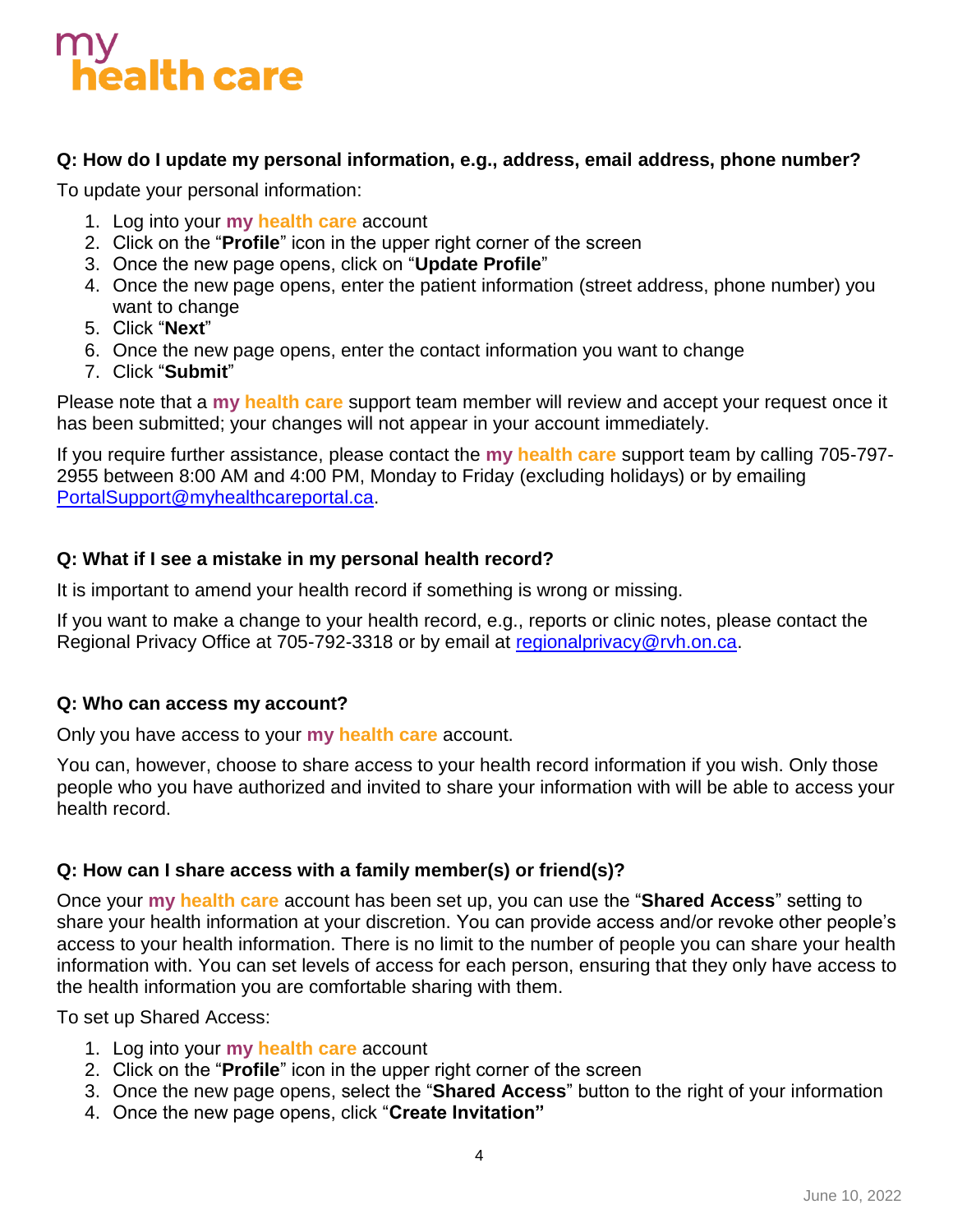# ealth care

- 5. Once the new page opens, enter the information of the person/people you want to share access with
- 6. Click "**Continue**"
- 7. Once the new page opens, select the access level you would like this person to have
- 8. Click "**Continue**"
- 9. Add a custom message if you like
- 10.Click "**Continue**"
- 11.Verify the information is correct.
- 12.Click "**Submit"**

Once you have given permission for someone to see your health information, they will receive an email invite. Shared access can be removed/updated anytime you like by clicking the "Shared Access" button on the profile page.

# **Q: How do I add proxy access to my health record?**

If you do not have a patient portal account but would like to share your health information with family/friends/substitute decision maker (called a proxy), please download and complete the Authorization for Proxy Access form and email it to [portalsupport@myhealthcareportal.ca.](mailto:portalsupport@myhealthcareportal.ca) You can also visit the health records department at one of the **my health care** partner hospitals listed below:

# **Collingwood General and Marine Hospital (CGMH)**

Hours: 8am-4pm Location: Basement level, follow signs

# **Georgian Bay General Hospital (GBGH - Midland)**

Hours: 8am-4pm Location: Main floor, around the corner from switchboard

# **Headwaters Health Care Centre (HHCC - Orangeville)**

Hours: 8am-4pm Location: Lower level, across from the bottom of the staircase

# **Royal Victoria Regional Health Centre (RVH - Barrie)**

Hours: 8am-5pm Location: Level 2 Atrium Entrance, around the corner from Victoria's Gift Shop and across from Purehealth Pharmacy

# **Q: How old do I have to be to create my own my health care account?**

You must be at least 14 years or older to create your own **my health care** account.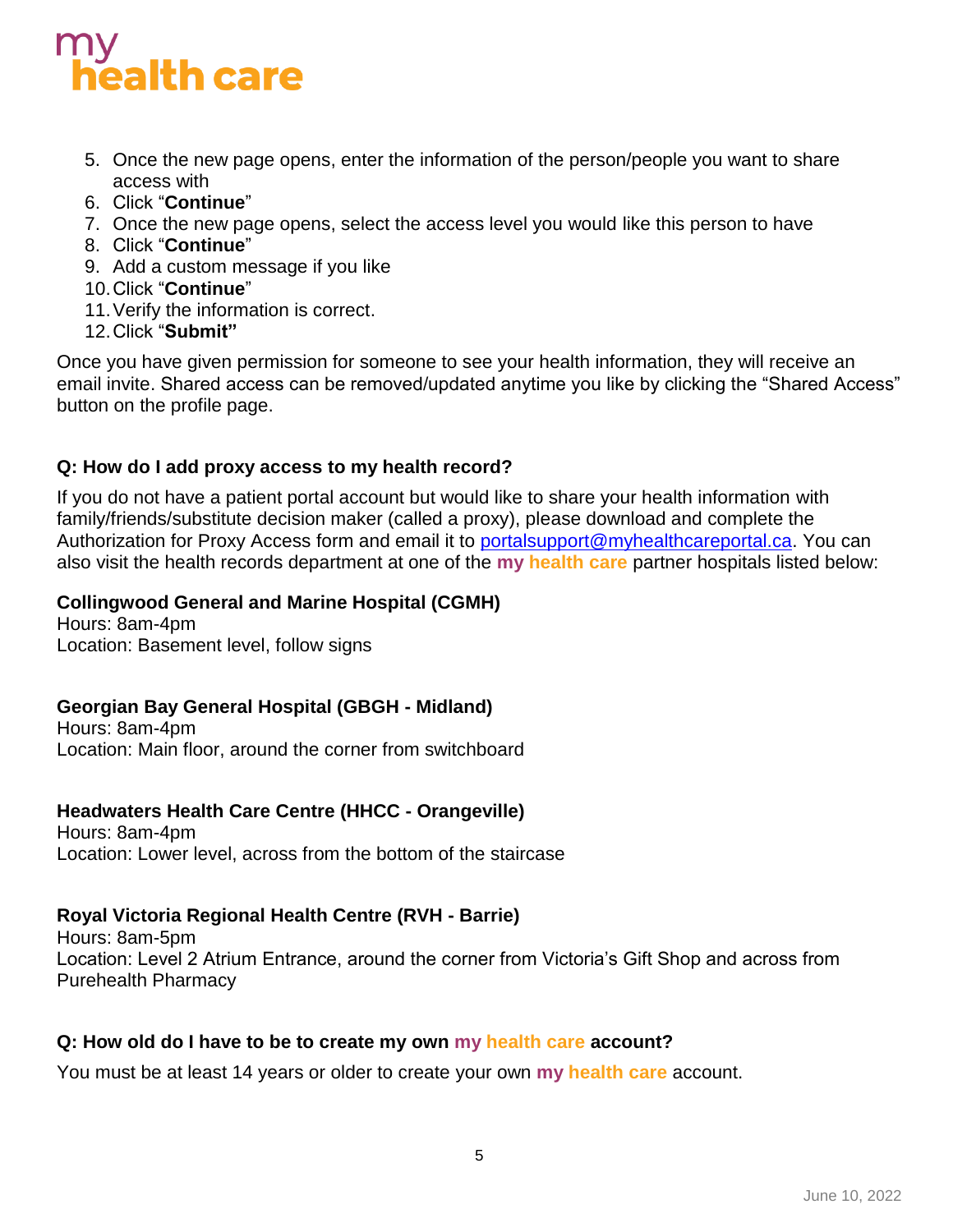# ealth care

### **Q: What happens to an account when the hospital learns of a patient death?**

When the hospital becomes aware that one of their patients has died, they close their **my health care** account.

#### **Q: Can family members still get access to an account when a patient dies?**

Any shared or proxy access to the patient's health information is removed when a patient dies. Family members are directed to reach out to your hospital's health records department to complete the necessary paperwork to obtain any information.

#### **Q: Can I still get a printed copy of my health records?**

All records and information can be printed directly from your **my health care** account. If you require any information that is not available to you in the portal, please reach out to your hospital's health records department.

#### **Q: What should I know about seeing my results and reports as soon as they are available?**

One of the benefits of **my health care** is having access to results and reports as soon as they are complete.

Many patients say they prefer to see their results and reports as soon as they are ready. But, if you do decide to see them right away, remember:

• Your healthcare team will review your results and reports and let you know if they need to see you before your next scheduled appointment

• You may have questions or concerns about the information in your results and reports. Only your physician has the training to explain your results. The other staff at the clinics or areas you visit are not able to discuss your results. Your physician will answer your questions **at your next appointment**

**Please note:** Choosing to see your results as soon as they are ready could mean you see a confusing, unexpected, or worrisome result before you have a chance to meet with your healthcare team.

# **Q: What do I do if I have questions about the results I receive?**

Real-time notifications are sent directly to you. **my health care** is connected to your health record. If you have your notifications turned on, when tests, labs and reports are ready, you will get a message via email or a notification on your phone, that they are available. It is likely that you will be able to see your results before your healthcare team as they are reviewing results for many patients.